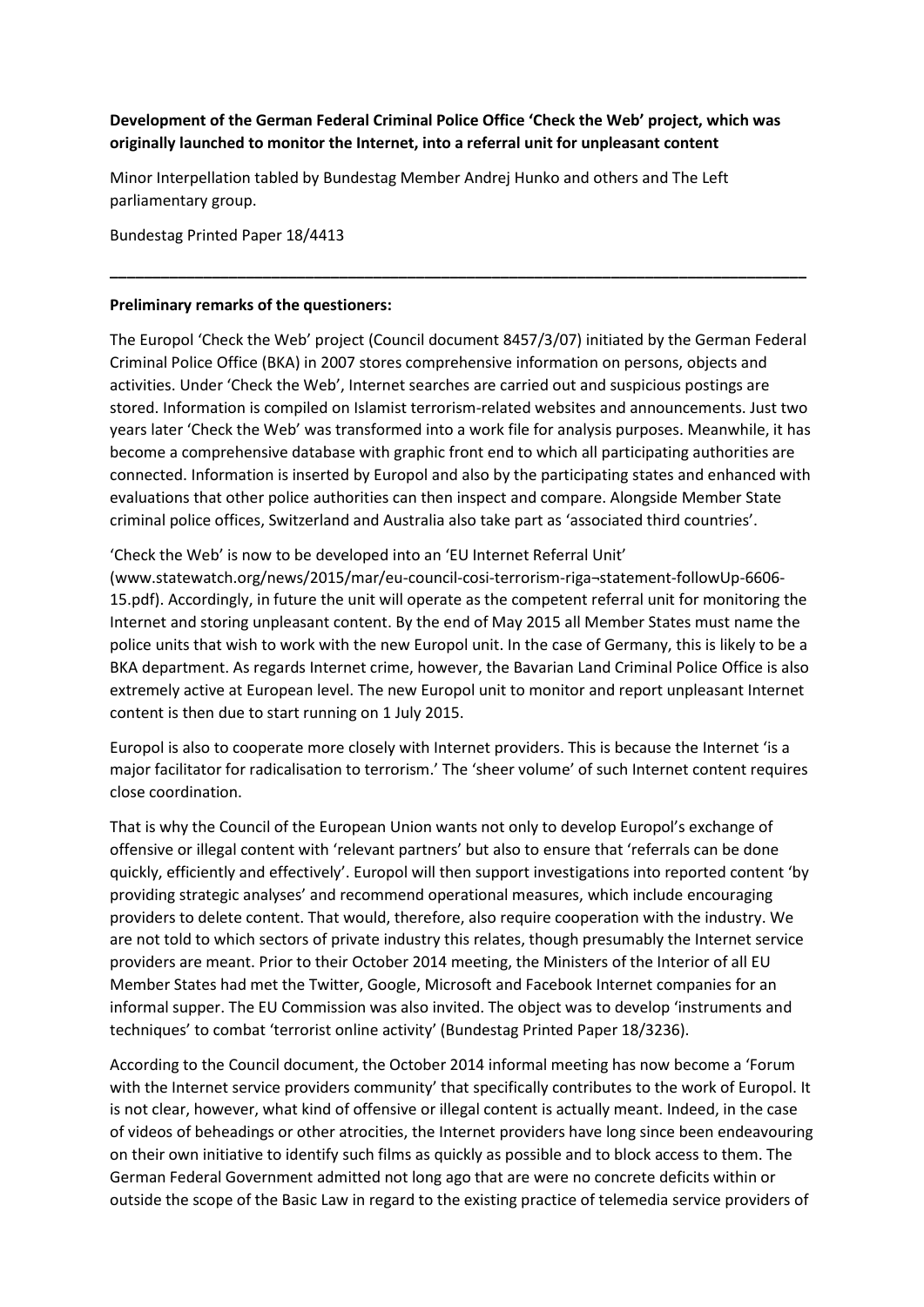blocking or removing content that glorifies violence without being required to do so by the authorities (Bundestag Printed Paper 18/4035).

In any case, it is not possible to generalise procedures to facilitate the removal of unwanted content since all the EU countries have different legal provisions in this regard. Moreover, the individual providers follow different procedures for reporting and deleting unwanted content. All endeavours to cooperate with Google and others are, therefore, situated below the legislative level. In the questioners' view that creates a problem because it means that Europol is departing from its monitoring role. It turns the agency into a hotline for reporting unwanted content that is, where possible, to be removed rapidly. As recently as February 2014, the Federal Government stated in this connection that it had no information about plans to introduce a fixed procedure for the deletion of Internet content. Yet with the 'EU Internet Referral Unit', this is being introduced through the back door. It is not clear to what extent automated procedures are used for 'Internet monitoring', but Europol likes to advertise its data mining and mass data-processing capabilities online and in its glossy brochures.

The new work programme sets out strategic objectives such as incorporating 'future-forecasting and scenario techniques in analysis' (http://www.statewatch.org/news/2015/mar/eu-council-cositerrorism-riga-statement-followUp-6606-15.pdf). Hitherto, the BKA would not have been allowed to use techniques of this kind. By its own admission, the Federal Government does not know whether Europol is processing data provided by the BKA in a manner that is inadmissible in Germany (Bundestag Printed Paper 18/4035). In the questioners' view, however, this would conflict with data protection provisions. The Federal Government must, therefore, make up for this lack of knowledge and obtain the necessary information from Europol.

*1. In what way does the BKA participate in 'Check the Web' and to what extent do German authorities play a lead role within it?*

re 1.

Europol is solely responsible for the Focal Point 'Check the Web' (FP CtW). The Bundeskriminalamt (Federal Criminal Police Office, BKA) is Europol's national office for Germany (Article 2, paragraph 1(1) of the German Europol Law), acts in this capacity as Single Point of Contact (SpoC) with the FP CtW and also takes part in meetings. Furthermore, in the past the BKA has on several occasions sent Europol data (publications by terrorist organisations and persons from the Islamist-jihadist spectrum) for insertion in the CtW portal. The BKA participates as a user and does not play a lead role.

*2. As far as the Federal Government knows, who proposed transforming the 'Check the Web' project initiated by the BKA into a work file for analysis purposes and what were the determining reasons for so doing?*

re 2.

The idea of turning the project-related CtW file into an analysis work file came from Europol, at the time of the adoption of Council Decision 2009/371/JHA establishing Europol and the subsequently amended legal framework on data processing.

*3. What kind of data (persons, objects, cases) does 'Check the Web' contain?*

*a) What data fields exist for the input of information into 'Check the Web'?*

*b) How many data are currently stored in 'Check the Web'?*

re 3.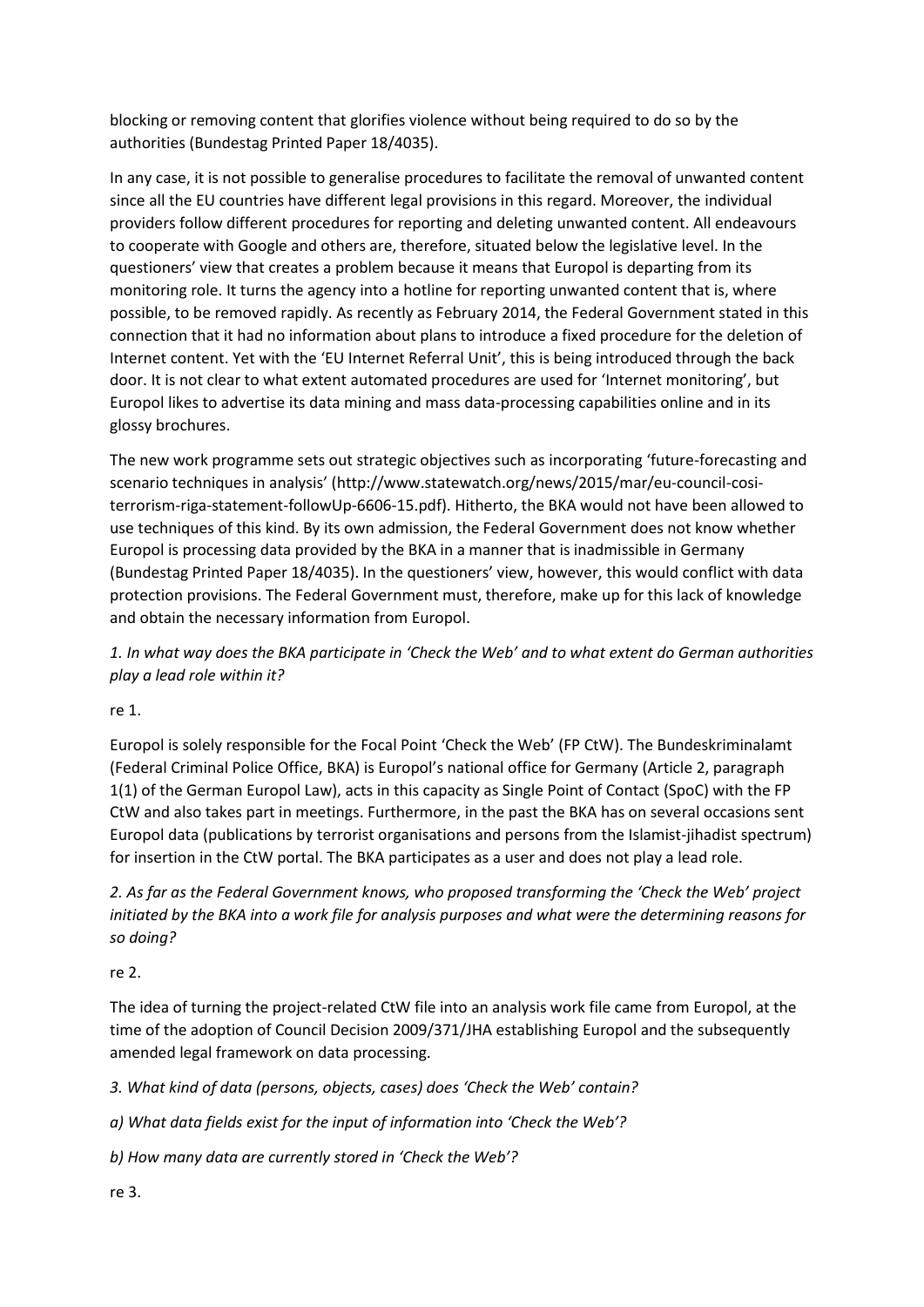The CtW file contains structured information on videos, audio files, texts and statements published on the Internet. The organisations and individuals associated with the publications are linked with the stored publications and contain further background information. The evaluations of individual publications available in the Member States can also be supplied to CtW.

The database also contains information on relevant individuals, organisations, media centres and internet sites in the field of religiously-motivated terrorism.

re 3. a)

The opening order provides for the storage of the data listed in Article 14(1) of Council Decision 2009/371/JHA establishing Europol, in conjunction with Article 6(2)(a),(b 1), (c 4), (d), (e 1), (f 1-4), (g), (h), (j) and (k), and Article 6(3) and (4) of Decision 2009/9361/JHA.

# re 3. b)

According to European information dating from 16 March 2015 the CtW portal contains more than 10,000 electronic documents and individuals. The Federal Government has no information beyond that.

*4. As far as the Federal Government knows, when did Switzerland and Australia, or any other countries, apply to join as 'associated third countries' and what reasons did their governments give for doing so?*

# re 4.

As far as the Federal Government knows, Australia and Switzerland became associated third countries of the FP CtW on 25 July 2013. The Federal Government has no details about the reasons for their applications to Europol. In this connection, the opening order states that transnational terrorism led by, linked to or inspired by Al Qaida presents a constant and growing threat to Australia and Switzerland. It points out that Al Qaida leaders and ideologists name Australia and Switzerland as legitimate targets on a regular basis.

*5. What position has the Federal Government taken in the past on the expansion of Europol's capacity to report Internet content?*

re 5.

The Federal Government welcomes the enhancement and expansion of Europol's capacity to report illegal extremist and terrorist Internet content on the basis of the legislation in force and respect for fundamental rights.

*6. As far as the Federal Government knows, who submitted the proposal to develop 'Check the Web' into an 'EU Internet Referral Unit'?*

*a) What was the Federal Government's position on transforming the 'Check the Web' project into an 'EU lnternet Referral Unit'?*

*b) What exactly is the difference with the 'Check the Web' activities to date?*

re 6.

As far as the Federal Government knows, it was mainly the EU Counter-Terrorism Coordinator who submitted the proposal in January 2015. In its plans to set up the 'EU Internet Referral Unit' Europol will take account of and develop the existing expertise available in the FP CtW and the 'European Cyber Crime Centre'. There are no plans to transform the FP CtW into the EU Internet Referral Unit.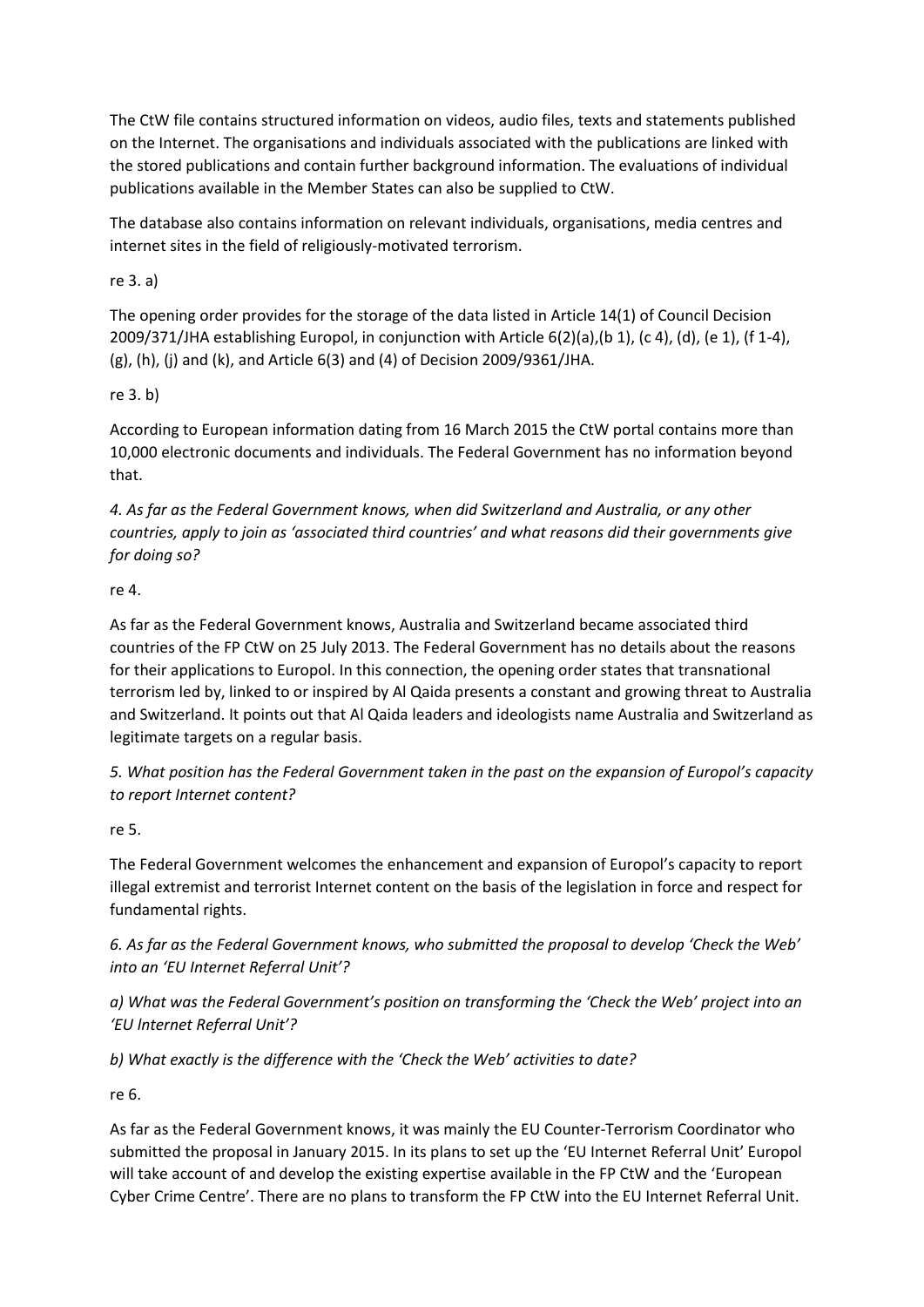re 6. a)

Please refer to the answer to Question 5. See also the answer to Question 6.

re 6. b)

The organisation and working methods of the 'EU Internet Referral Unit' are still under discussion in the EU bodies. At this point, therefore, it is not yet certain exactly how it will differ from CtW.

*7. Which police authorities will the Federal Government appoint to cooperate with 'Check the Web' (please also name the departments)?*

*a) What necessary resources and staff are being allocated and seconded to the national contact points?*

*b) What will this cost?*

*c) Does the Federal Government know to what extent Europol will also have to obtain resources or staff and what this will cost?*

re 7.

Please refer to the answer to Question 6. See also the answer to Question 1.

re 7. a) to c)

Please refer to the answer to Question 6. b). The necessary resources and staff have not yet been allocated.

*8. What is the Federal Government's view as to whether in future Europol should conduct risk analyses based on its Internet monitoring via 'Check the Web'?*

re 8.

The Federal Government has no current information as to whether Europol intends to proceed in this manner. In general, the FP CtW portal is used as a work file set up for the purposes of analysis, defined as the assembly, processing or use of data with the aim of assisting criminal investigations (first sentence of Article 14 (2) of Council Decision 2009/371/JHA) establishing Europol.

*9. What is the Federal Government's view as to whether Europol should in future make recommendations on operational measures and in its view what does that mean?*

re 9.

At present, the Federal Government has no knowledge of any such Europol project. In general, one of Europol's principal tasks is to ask the competent authorities of the Member States concerned to initiate, conduct or coordinate investigations and to suggest the setting up of joint investigation teams in specific case (Article 5(1) (d) in conjunction with Articles 6 and 7 of Council Decision 2009/371/JHA establishing Europol).

*10. What is the Federal Government's view on the extent to which Europol should cooperate more closely with Internet providers or other partners under 'Check the Web'?*

re 10.

To date Europol does not cooperate with Internet providers or other partners in the framework of FP CtW. That is not necessary under the current CtW approach. See also the answer to Question 13.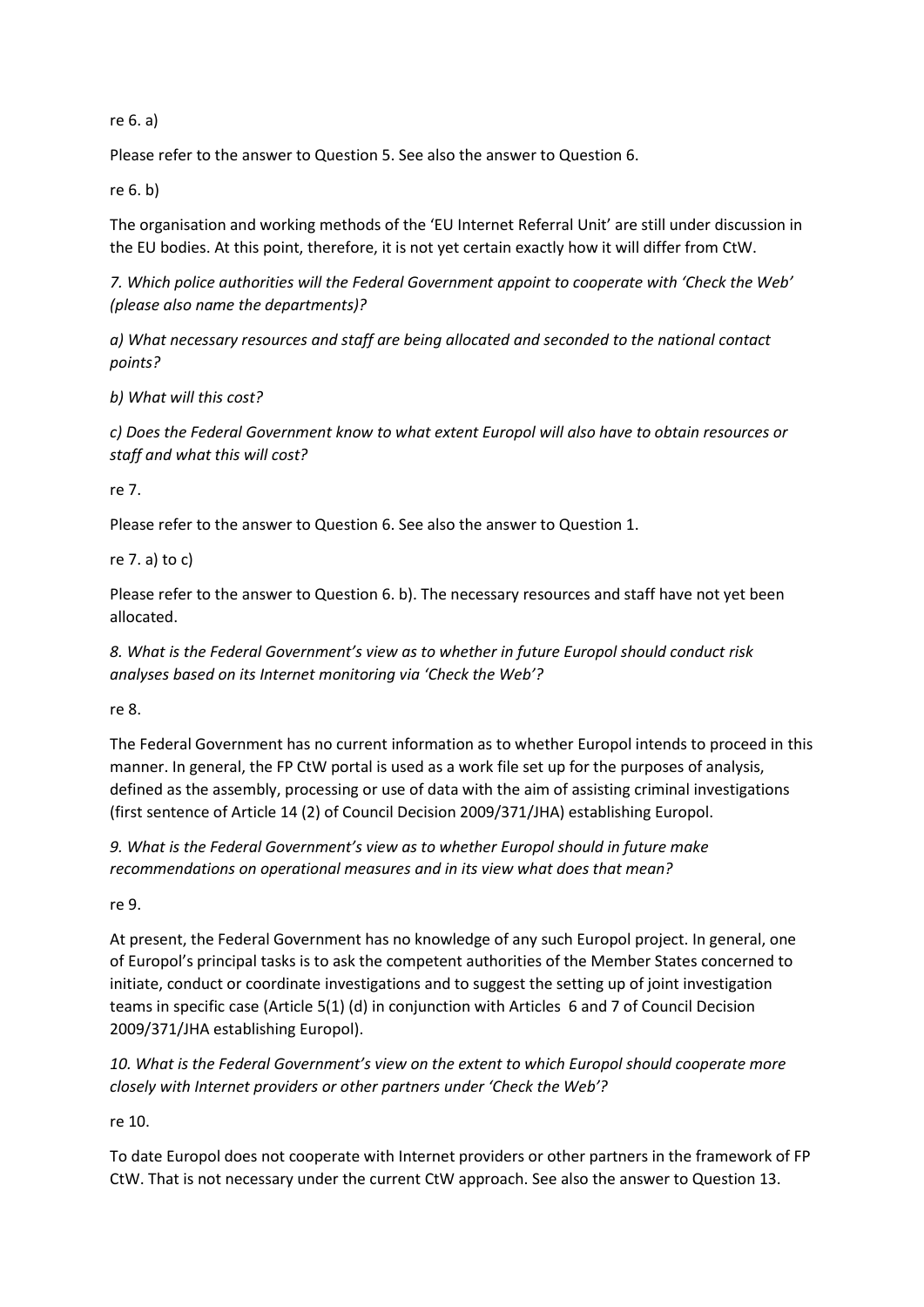*11. In the Federal Government's view, which Internet providers or other partners are involved in practice?*

re 11.

Please refer to the answer to Question 10.

*12. Since the Federal Government has hitherto taken the view that there are no concrete deficits within or outside the scope of the Basic Law as regards the existing practice of telemedia service providers of blocking or deleting content that glorifies violence without being required to do so by the authorities (Bundestag Printed paper 18/4035), to what extent does the Federal Government believe that Europol needs to cooperate with Internet providers or other partners in the framework of 'Check the Web' at all?*

re 12.

Please refer to the answer to Question 10. As regards the wording of the question, it should be noted that in the case of practices 'outside the scope of the Basic Law' the admissibility of an expression of opinion in telemedia service offers must always be measured by the specific case and according to the applicable legislation. The Federal Government does not, therefore, have any overview of this kind on infringements in other jurisdictions.

*13. What is the Federal Government's view on the extent to which Europol should pass on terrorist or extremist online content and information found under 'Check the Web' to Internet providers or other partners?*

# *a) What is the purpose of this?*

*b) In the view of the Federal Government, to what extent does that mean that Europol is assuming the function of a hotline for reporting content that should where possible be rapidly removed, given that the Federal Government stated as recently as February 2015 that it had no information on plans to introduce a fixed procedure for deleting Internet content (Bundestag Printed Paper 18/4035)?*

## re 13. and 13. a) and b).

Please refer to the answer to Question 10 in relation to CtW. See also the answer to Question 6. b).

*14. As far as the Federal Government knows, is it still the case that since the informal supper with representatives of the Twitter, Google, Microsoft and Facebook Internet companies on the eve of the meeting of the EU Justice and Home Affairs Council in Luxembourg on 8 October 2014 there have been no further discussions or other forms of cooperation with the service providers represented there in this format (Bundestag Printed Papers 18/3655, 18/4035)?*

re 14.

As far as the Federal Government knows, there have been no further discussions in this format.

*15. As far as the Federal Government knows, what is meant by the term 'Forum with the Internet service providers community' (www.statewatch.org/news/2015/mar/eu-council-cosi-terrorism-rigastatement¬followUp-6606-15.pdf and how did this forum come into being?*

re 15.

The forum in question is not known to the Federal Government. According to statements by Europol on 16 March 2015 it is an EU Commission forum.